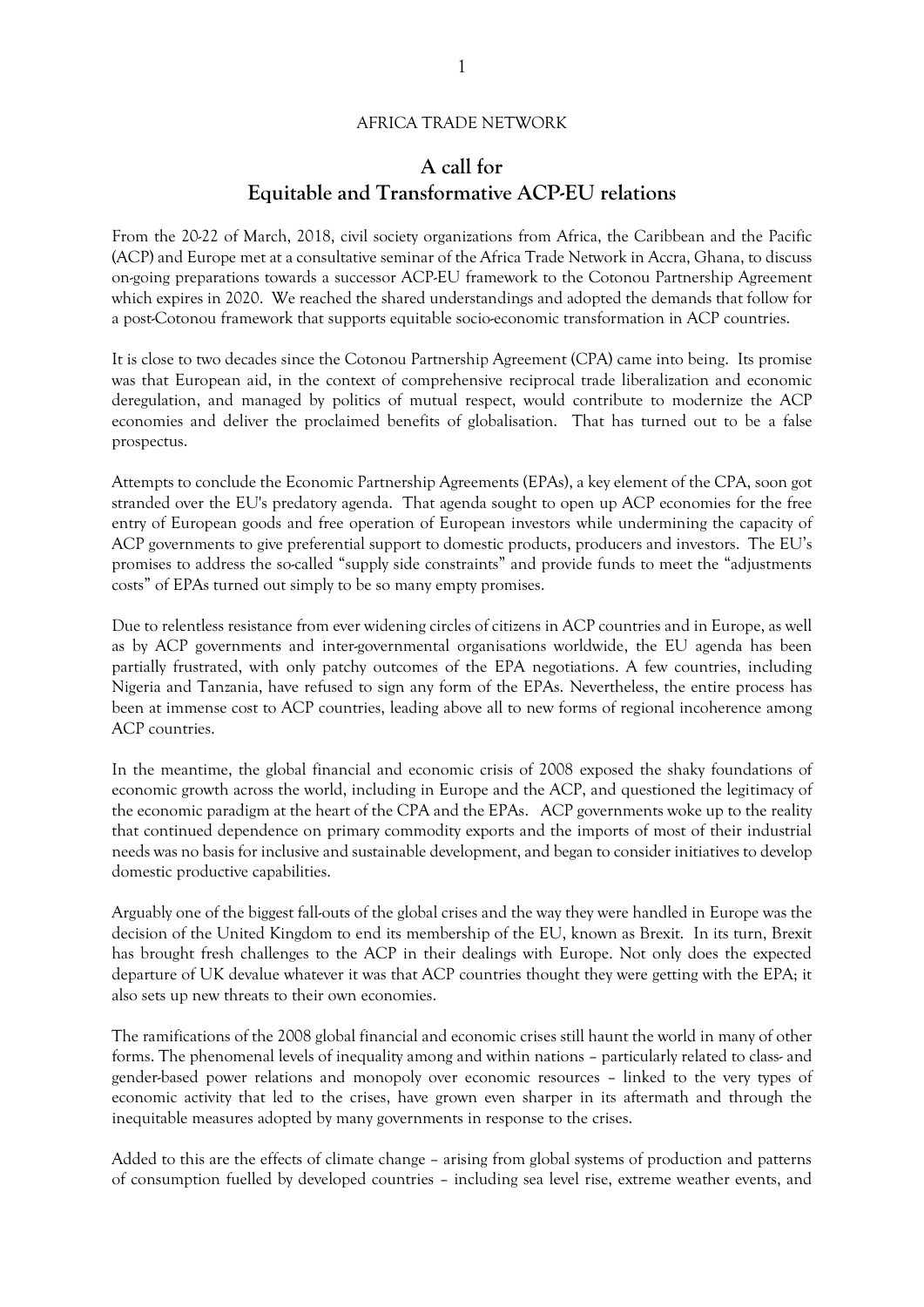ocean acidification which pose an existential threat to the very survival of humanity. Here, the poor and vulnerable societies and sections of societies, in particular women, children and persons living with disabilities – least responsible for climate change and least able to cope – suffering the worst effects.

The adoption of the SDGs is global acknowledgement of these challenges and the need for interlinked global policy alternatives to the neo-liberal dogma and for transformation. Paradoxically, instead of applying the lessons of the above experiences, governments from both the EU and the ACP seem determined to continue with those very practices and policies of the past.

The core of the draft negotiating mandate produced by the EC for adoption by EU members comprises the same list of issues that the EU has been seeking to impose on ACP (and other developing) countries in the aftermath of the establishment of the WTO and throughout the EPA negotiations – ranging from enhanced access for and protection of European investors in ACP countries to undisturbed access to ACP natural resources, including marine resources. Furthermore, just as in the EPAs, the European Union has given itself the prerogative of deciding on the configuration of the ACP that it would prefer for the new agreement. In addition the EU wants to use the post-Cotonou agreement to bind the ACP into compulsory coordination and joint positioning in international organisations and meetings, including at the WTO.

On their side, ACP institutions are only now scrambling to put together their own negotiating mandate. But elements of such a possible mandate do not seem to arise from any strategic coherence among the ACP countries of a shared agenda for transforming their colonially constructed primary commodity economies that have been perpetuated in the essentially neo-colonial ecconomic patterns with the EU. Instead, such indicators for a mandate as contained in the documents such as the "ACP We Want" seem limited to a vision of a global role of improved versions of ACP institutional structures combined with vague principles of equality, defence of the Cotonou acquis, and so on.

Given the rushed time frame for the preparations for and the launch of the negotiations, the relative unpreparedness of the ACP compared to the EU is likely to repeat the familiar template in which, rather than enter negotiations on autonomous terms, the ACP adjusts itself to the negotiating agenda of the EU and thereby reproduce the imbalances at the heart of earlier negotiations.

A future relationship between ACP and EU cannot be built this way. An alternative approach is needed and is possible. In this light:

We reject the attempts to resurrect and extend the failed paradigm and agenda of the current Cotonou Partnership Agreement (CPA) into a future relationship between ACP countries and the EU. A future relationship between the ACP and the EU must be one that creates space and support for strategic initiatives in ACP countries, individually and collectively, to transform their primary commodity economies and industrialise, and adopt strategies for development based on the needs and priorities of the peoples therein.

We call upon ACP countries to rise above their narrow and increasingly fruitless obsession with aid from the European Union, already diminished in value, and increasingly transformed by EU into a means for promoting European corporate interests. Instead, they must concentrate on delivering on their longstanding obligation to their peoples of a vision and agenda for the inclusive, equitable and gender-sensitive transformation of their economies, driven by their own self-determined national and regional imperatives, built primarily on their human and natural (including marine) resources, and in a manner that best equips their societies to meet the challenges of our times. Only this can serve as a meaningful frame of reference for future engagement with the EU (and other third-party countries)

We demand that: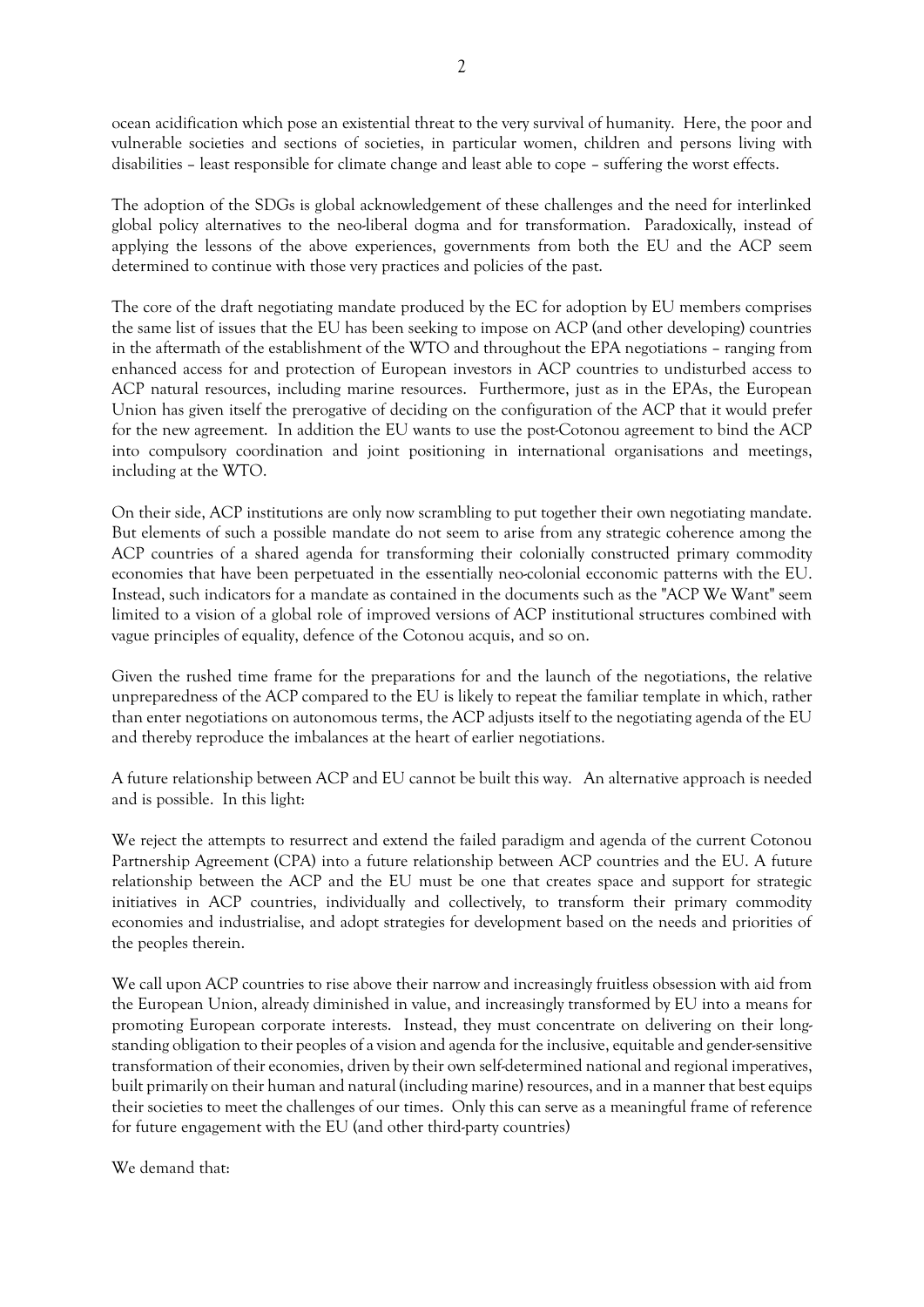# **Future trade and investment relationship**

Any future EU-ACP trade and investment framework should protect ACP producers, as well as domestic and regional markets; respect the principles of non-reciprocity and special and differential rights; exclude the pressure for trade and investment liberalisation; and support the space of ACP countries to formulate and pursue their own development strategies, and choose their own allies and formulate their own positions in international fora, including at the WTO.

# **Economic Partnership Agreements.**

As free trade agreements, the discredited Economic Partnership Agreements have no place in any future relationship with Europe. Thus, further planned or intended negotiations aimed at broadening or deepening the EPAs must cease. The EPAs that have been so far adopted must not be implemented. We express solidarity with the countries that have so far refused to sign any form of EPAs. ACP countries and EU must seek among the many existing viable alternatives options most suited to the development goals of ACP countries.

With regard to Brexit, the UK should not replicate the existing, discredited EPAs in its future relationship with the ACP. We call on ACP countries to reject any such attempt. Instead, the UK must take the opportunity to work together with the ACP to define a framework for the ACP that supports ACP initiatives for their own development. At the same time, until its future relationship to the EU is clarified and suitable alternatives are in place, the UK should continue its obligations to ACP economies.

# **Aid and Domestic Resource Mobilisation**.

We reiterate our call for ACP countries to move beyond dependence on aid. Any form of aid can only supplement the primary need for ACP governments to harness resources generated in ACP economies and to reinvest these resources in the economies for further development. Therefore ACP governments must concentrate on domestic resource mobilisation, and adopt policies and measures to stop the net outflows of ACP resources into Europe and other developed economies, including through illicit financial flows, unregulated profit repatriation, indiscriminate capital account liberalisation, and illegal, immoral and unfair tax practices. Europe and other developed countries must support ACP countries in this regard.

# **Climate Change**

We demand action by all countries to implement their obligations under the Paris accord and to take further and enhanced steps to ensure that the threats of climate change are effectively addressed.

# **Migration**

Migration, including all forms of forced migration, has risen as a critical issue, with Europe seeking to compel ACP countries to adopt measures that are contrary to international norms. We demand that the complexity of migration in all its forms, root-causes and impacts must be addressed in the appropriate multilateral fora and must not become another means of European imposition on ACP countries.

# **Gender-based exclusion and vulnerabilities**

We call attention to the specific challenges of gender-based exclusion and vulnerabilities in all the above areas and demand action by all countries to facilitate women's socio-economic rights and economic participation in accordance with international conventions and commitments.

# **Citizens' Participation**

We demand the establishment of a structured mechanism to enable timely, effective and sustained participation by citizens and other stakeholders in the processes towards a post-Cotonou framework.